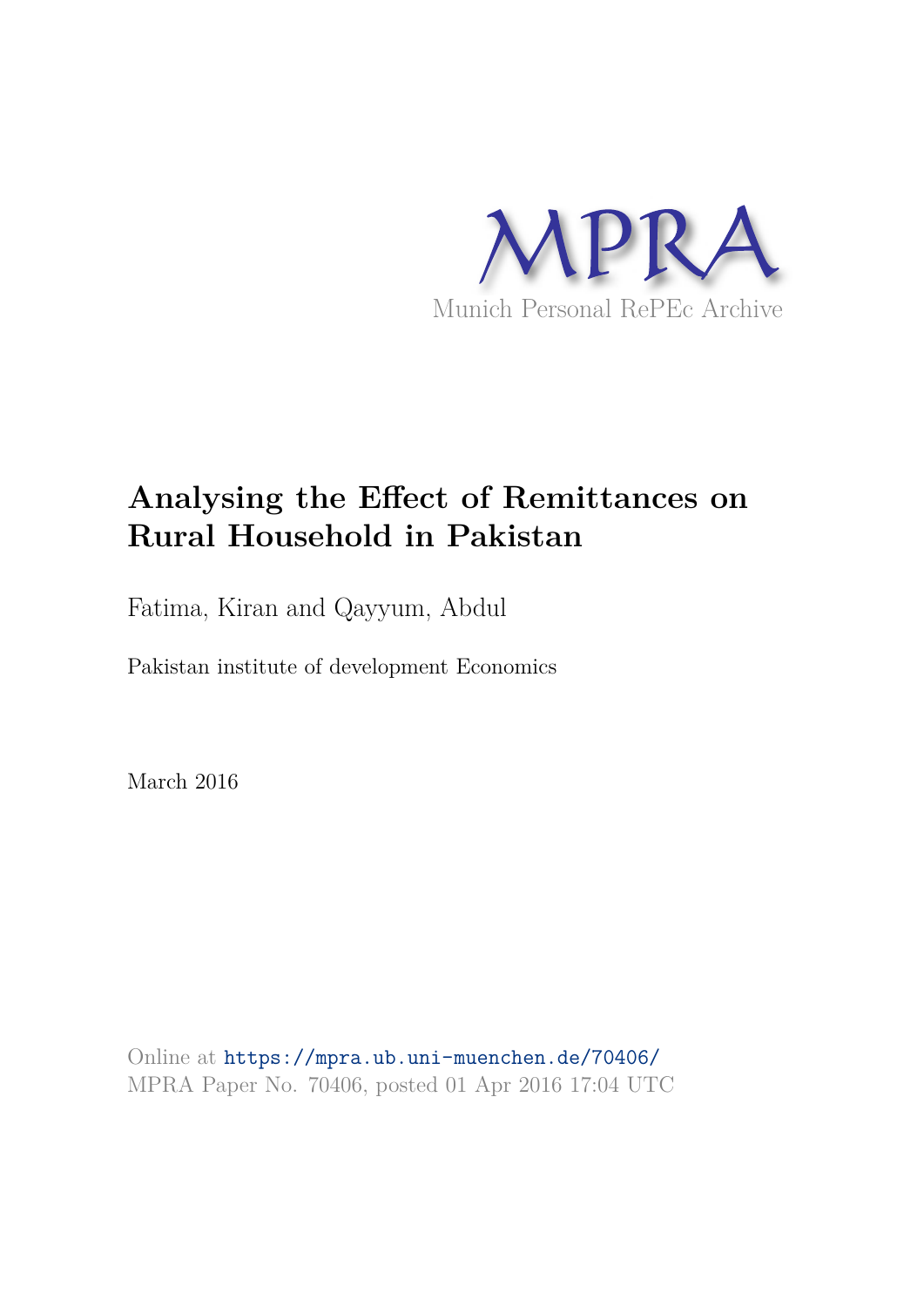# **Analysing the Effect of Remittances on Rural Household in Pakistan**

**By**

**Kiran Fatima<sup>1</sup> and Abdul Qayyum<sup>2</sup>** 

### **Abstract**

Rural households are more vulnerable to uncertain situations, for these uncertainty they diversify not only their resources but their income. Income receive to households is in three formats i.e. labour income, internal remittance income and external remittance income. Rural households invest for uncertain situation in future, rural households invest in assets in good time and this investment help them to tackle future uncertainty. Current paper investigates by using the data of PSLM that how remittances effect accumulation of assets, because remittances are utilise as transitory income. Results also explains that external remittances significantly affect the assets accumulation of rural households.

**Key Words**: Assets Accumulation, Rural Areas, Probit Model, PSLM, Pakistan

l

<sup>&</sup>lt;sup>1</sup> Kiran Fatima <*kiranfatima* 13@pide.edu.pk> is M.Phil. Scholar in Pakistan Institute of Development Economics, Islamabad.

<sup>&</sup>lt;sup>2</sup>Abdul Qayyum < $q$ ayyumdr@gmail.com> is Joint Director at Pakistan institute of development Economics Note: This study is extracted from the MPhil Econometrics thesis of Kiran Fatima.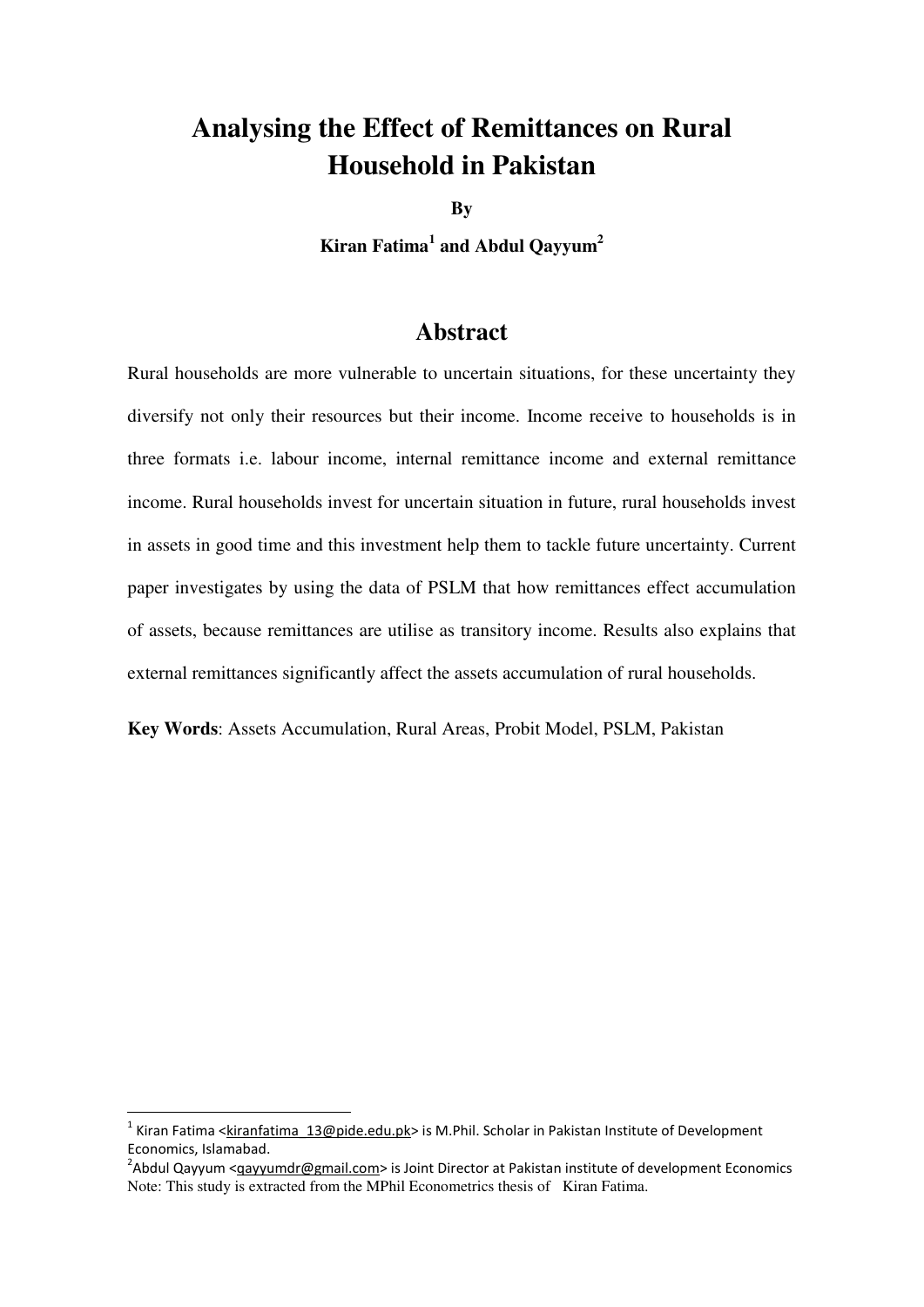#### **1. Introduction**

Assets are an important part of household's investment. Household invest in different ways for their maximum satisfaction and try to invest in safe zone where risk is minimum. Household invest in small business and in education, health etc. but assets e.g. land, agricultural land, shops, and animals and poultry are also important for household because it help them to generate not only income and satisfaction but save them from future uncertain situation. Income receive to household are mostly used for day to day consumption so any income other than labour income e.g. gift, bounces from their current job or any type of income which they receive for certain time, treat as transitory income and theories of consumption proved that these income are used more for saving than consumption or used for investing purposes then consumption.

Investing is an important area of households to maintain their current status and future also. Most of household which cannot maintain their flow investment so they devote their saved part of income in stock investment. Important example of stock investment for rural household is assets, for investing in assets households need income and they diversify their resources to generate the maximum income, member of household which work at origin or at home town and generate income we call it labour income. Sometime members of household do not get opportunities of earning income at origin so they search a place where they can produce higher income. If they got better opportunity of work to earn higher income in foreign country or outside the home town, so they move some of member to earn higher income. The income generated by those member will be named as internal remittances and external remittances.

Developing countries cannot ignore the importance of remittances for their development, remittances is taking important place in their development. It is a type of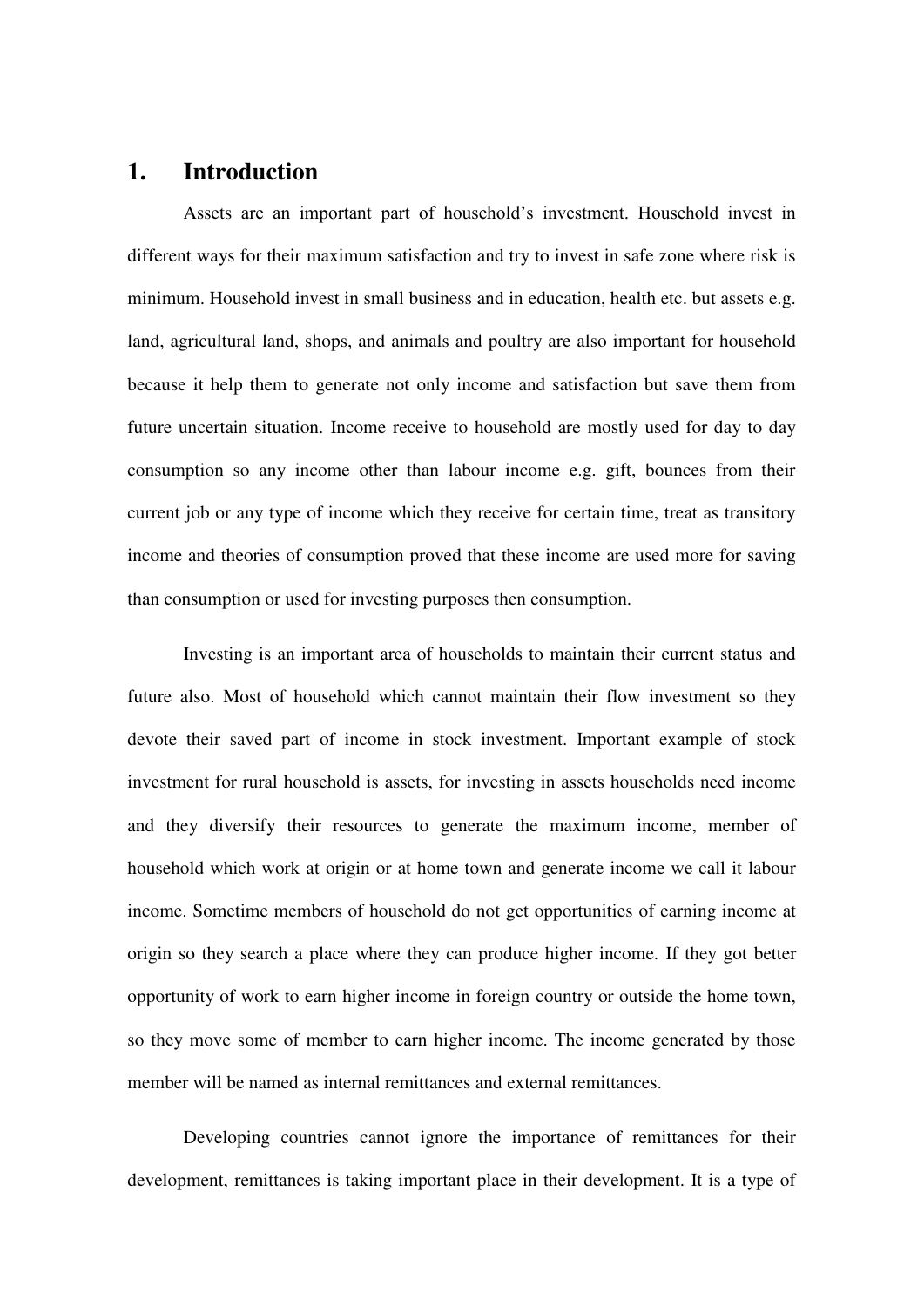income which help these countries to improve their BOP, increase their reserves, maintain exchange rate (ER) and improve the welfare and living standard of people of their country. These remittances help them at micro level i.e. household level, to improve health condition of their family members, education of their family member, infant mortality and improve the

Income help the household to fulfil their necessities, and households which receive remittances will treat them as transitory income. Theory of income says that marginal propensity to invest from transitory income is higher than permanent income, so we can say that those households which receive remittances use them more for investing purposes. At micro level these remittances help the household to improve their health of family, increasing the education of their children, enjoy more durables and luxurious life.

Pakistan is developing country and it became  $7<sup>th</sup>$  largest nation in term of receiving remittances in 2015. It covers more than 6% of its GDP from these remittances (World Bank, 2015). Many organizations and economists gave different reasons of fluent increase of remittances to Pakistan some are, that due to Pakistan Remittance Initiative (PRI), inflow of money is increase through formal channel then informal channels, now those worker which are leaving the country are skilled and educated so their earning in foreign is greater and last but not the least and important is whiting the black money (Amjad et al., 2012). Some important countries which have major role in Pakistan remittances are Gulf Countries Council (GCC), United States (UK) and United Kingdom (UK).

As the remittances inflow has increased more than \$17 billion. These play visible part in economy of Pakistan, which it cover huge part of its debt from these remittances, cover government expenditures and most important is playing a role of poverty reducing.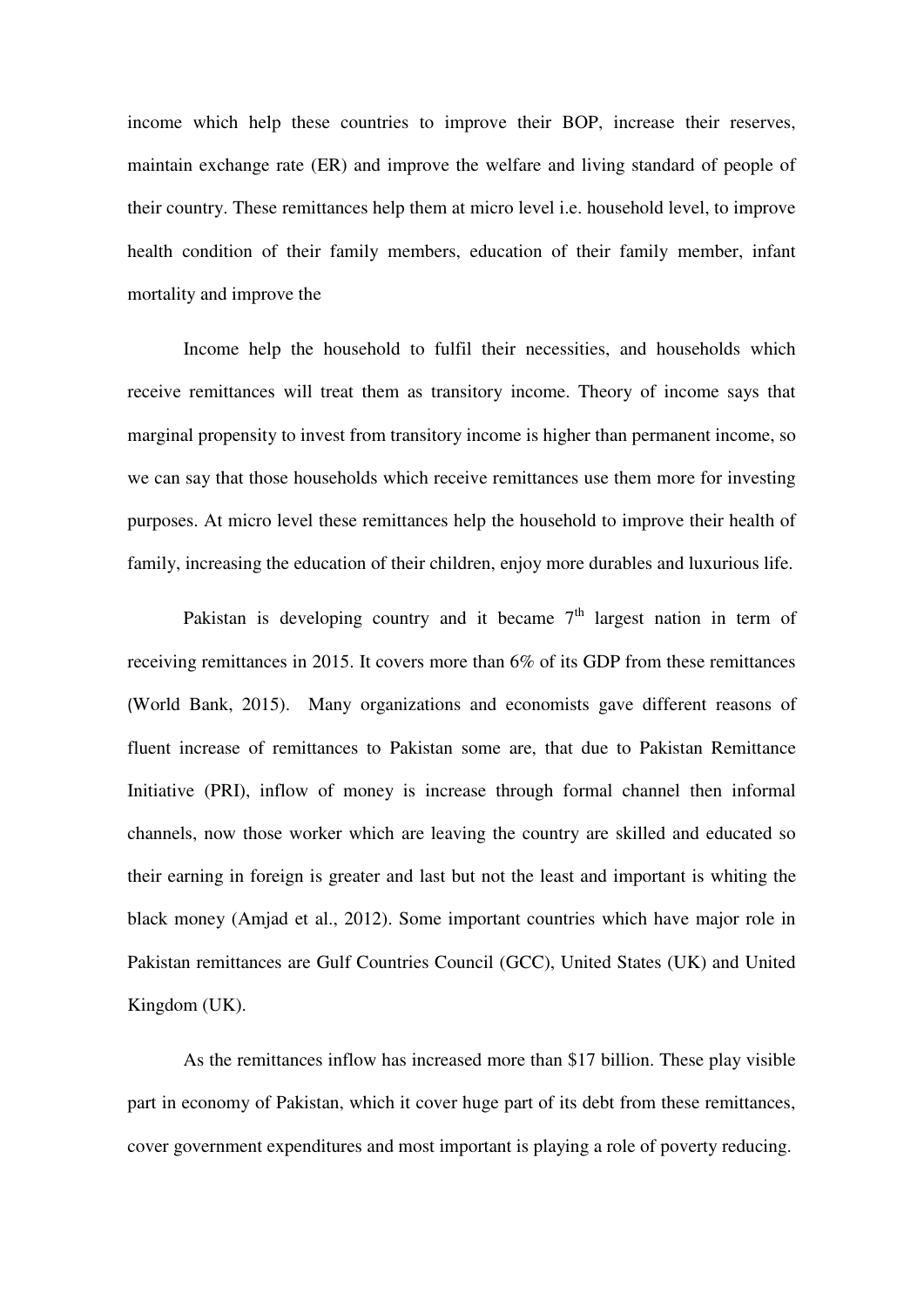The aim of this paper is to analyse the importance of remittances for rural household that how the treat remittances income, how the improve their livelihood through investing in assets. Rural household invest in both in human and physical assets but physical assets is our area of interest in this paper that whether remittance income really influence their assets or not. To understand that how rural household accumulate assets in twelve months so variable was taken as binary. As we have binary choice response dependent variable so probit model is chosen and for estimation we used maximum likelihood method. If household found their assets in better condition than last year so value "1" is given and "0" otherwise. This study is tried to capture that how household use their income especially remittance income in assets holding.

The remaining parts of paper contain literature review, methodology for estimation, results and discussion.

# **2. Literature review**

We see different studies and literature which shows the importance of remittances and how it influence the assets of households. Lucus and Stark (1985), Ledesma and Piracha (2004) Osili (2004), found that remittances are used for investment by rural household. These studies found that household invest in different ways and for different reasons i.e. for inheritance, for saving their future and to keep their dignity at origin. Those households which receive remittances have better living standard and most of remittances receiving household invest them in housing and health and education were the results found by Adam et al. (2010), Yang (2011), Adam and Cuecuecha (2013) in their studies. Gilani et al. (1981) conducted the survey which was first migration survey in any developing country and survey shows different important figures. Some important results were that remittance were used for real estates, consumer durables, health and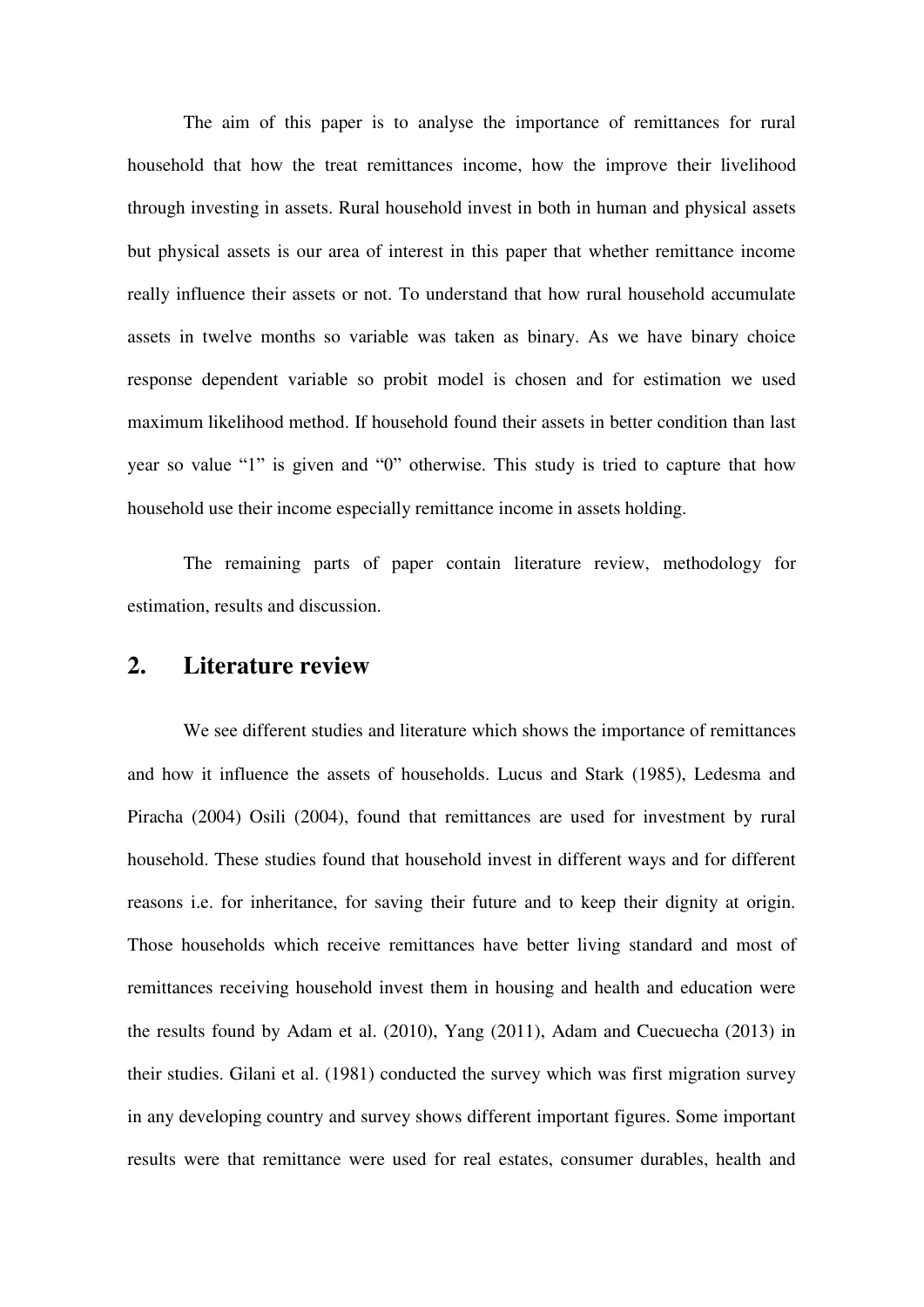education. People also invest in productive purposes i.e. purchase of livestock, improving their farms, and purchasing inputs and machinery for agriculture. External remittance play significant role in non-farm assets in Pakistani rural areas was the conclusion of study conducted by Adam (1996) and Adam (1998) measured investment of rural households of Pakistan and found that remittance do not influence each and every type of physical assets of rural household but still have positive impact of external remittances on accumulation of most of assets.

Siddiqui (2013), Awan and Javad (2015) concluded that those households which receive remittances enjoy more durables and enjoy higher living standard then those which do not receive remittances.

Not only income of household have impact on assets but some household characteristics also have important role in accumulation of assets. Chitiji and Staford (1999), Schmidt and Sevak (2006), Vicki L. Bogan (2014), Adam (1996), Adam (1998) found that household characteristics also play important role in accumulation of assets for households. Household characteristics that gender of household head, dependency ratio on head, and number of children are the main and important characteristics.

# **3. Methodology**

For estimation and finding the effect of remittances (internal and external) we have to choose the proper model through which we could estimate the proper equation and find results. We have dependent variable in "0" and "1" so we choose probit model. Functional form of model is;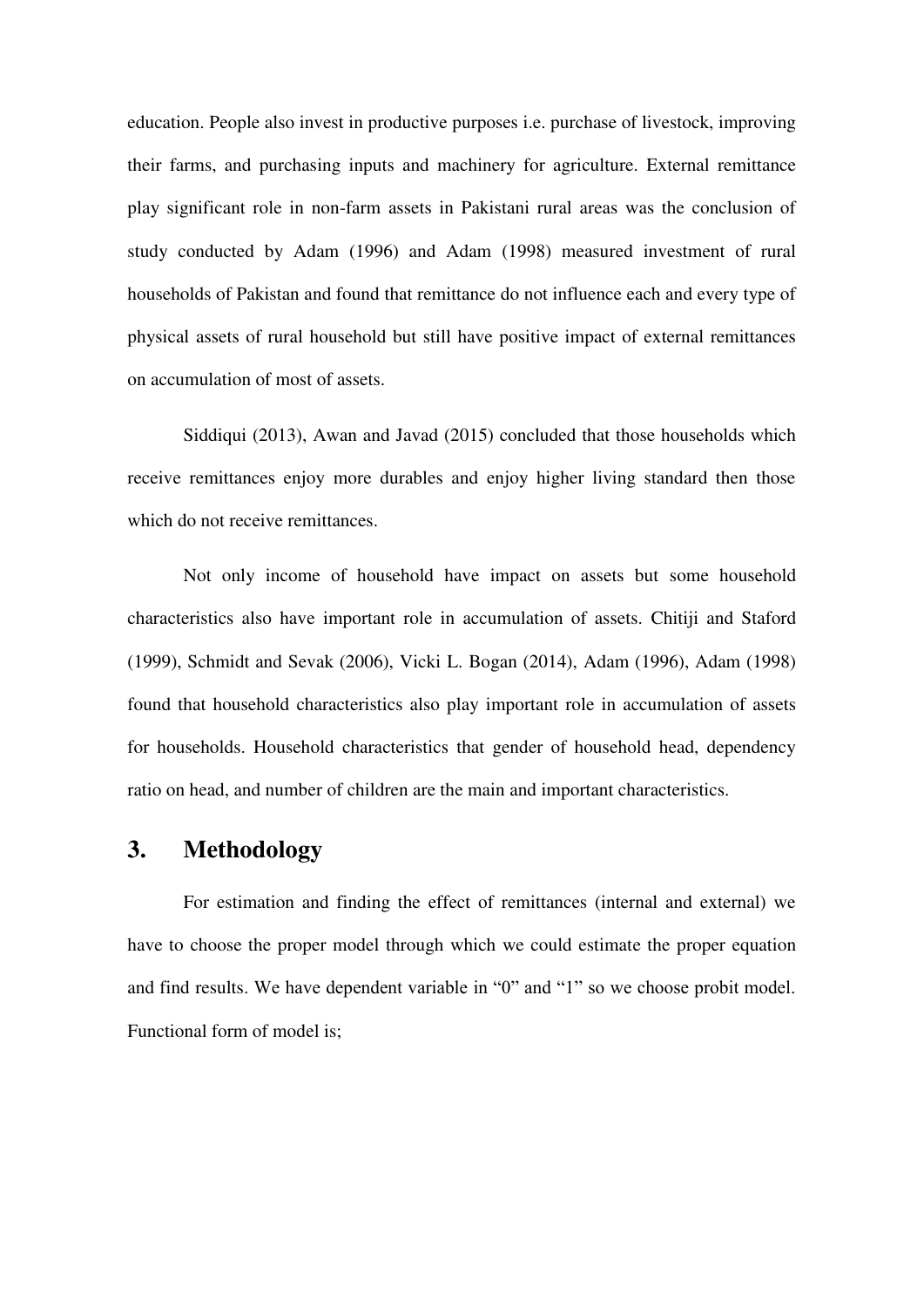Whereas;

 $A_i$  = Household Assets Accumulation (Measure as binary variable such as; 1= Assets Accumulation during the year and 0= Assets Not Accumulated the during year)

- $Y_i$  = Labour Income in Rupees
- $IR_i$  = Internal Remittances in Rupees
- $XR_i$  = External Remittances in Rupees
- $M<sub>i</sub>$  = Number of Males over 15 Years of Age
- $HHMU15_i = Household Member under 15 years of Age$
- $HHMO15_i = Household Member over 15 years of Age$
- $AgeHH<sub>i</sub> = Age of Household Head$
- $EDU_i = Education of Household Head$
- $DG_i$  = Gender of Household Head (Measures as binary variable such as; 1= Male Household Head and 0= female Household Head)

$$
\mu_i = Error \ term \qquad \qquad \mu_i \sim N(0)
$$

 $\mu_i \sim N(0, \sigma^2)$ 

As our dependent variable is binary (as 0, and 1) and so probability model will be

formed. We can write probability function and equation with our variables as follows;

$$
Probability(A_i = 1 | y_i, XR_i,IR_i,M_i,HHMO15_i,HHMU15_i,AgeHH_i, EDU_i, DG_i)
$$

We can generate our Probit Model

$$
A_i = \begin{cases} 1 & if household accumulate asset \\ 0 & otherwise \end{cases}
$$

We are also using positive accumulation of assets, all those rural households which attain assets in last twelve months, if rural household have assets in more than one form we will give them value"1".

$$
prob(A_i = 1) = prob(A_i^* > 0)
$$

$$
= prob(x_i \beta + \mu_i > 0)
$$

$$
= prob(\mu_i > -x_i \beta)
$$

$$
= \left(\frac{\mu_i}{\sigma} > -x_i \frac{\beta}{\sigma}\right)
$$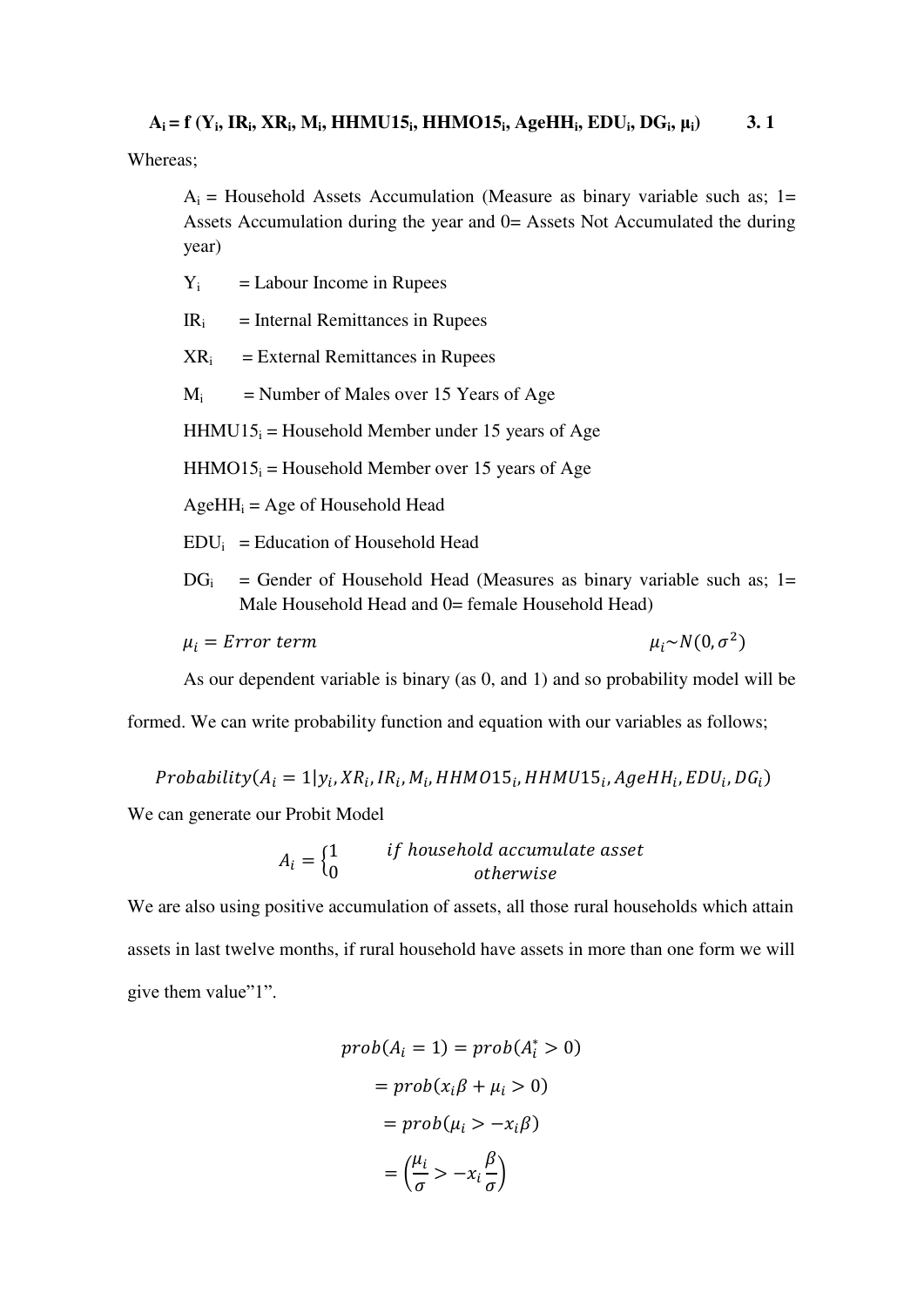$$
prob(A_i = 1) = prob\left(\frac{\mu_i}{\sigma} > -x_i\frac{\beta}{\sigma}\right)
$$

As Probit model has symmetric distribution so we can write as;

$$
= prob\left(\frac{\mu_i}{\sigma} > x_i \frac{\beta}{\sigma}\right)
$$
\n
$$
= \Phi\left(x_i \frac{\beta}{\sigma}\right)
$$

Now we have following model for our study;

$$
A_i = \beta_0 + \beta_1 y_i + \beta_2 I R_i + \beta_3 X R_i + \beta_4 M_i + \beta_5 H H M U 15_i + \beta_6 H H M O 15_i
$$
 3.2  
+
$$
\beta_7 A g e H H_i + \beta_8 A g e H H^2_i + \beta_9 e du_i + \beta_{10} D G_i + \mu_i
$$
  
Where;  

$$
\mu_i \sim N (0, \sigma^2)
$$

Dependent variable is binary will show whether ith rural household accumulate assets or not. " $\beta_0$ " is constant term whereas the other "β"s are coefficients of independent variables will show association with assets.

Probit model will be estimated through maximum likelihood. Goodness of fit of model will be checked through pseudo  $R^2$ . We can define pseudo R square as it compares the value of likelihood of estimated model to the value of likelihood when none of independent variable is included as predictor. Log likelihood will be used to check the significance of estimated model. Using chi square test, with assumption that all coefficients except intercept are zero, to check at which degree our model is significant.

# **4. Results and Discussion**

For this study we used Pakistan`s most representative survey, Pakistan Social and Living Standard (PSLM), 2012-13 has been taken. This survey consists of 75516 household of Pakistan out of which 48918 are rural household and 26598 urban household. We will do our analysis on rural households. This survey contain detail

l

<sup>&</sup>lt;sup>3</sup> Johnston, J. and J. DiNardo (1997).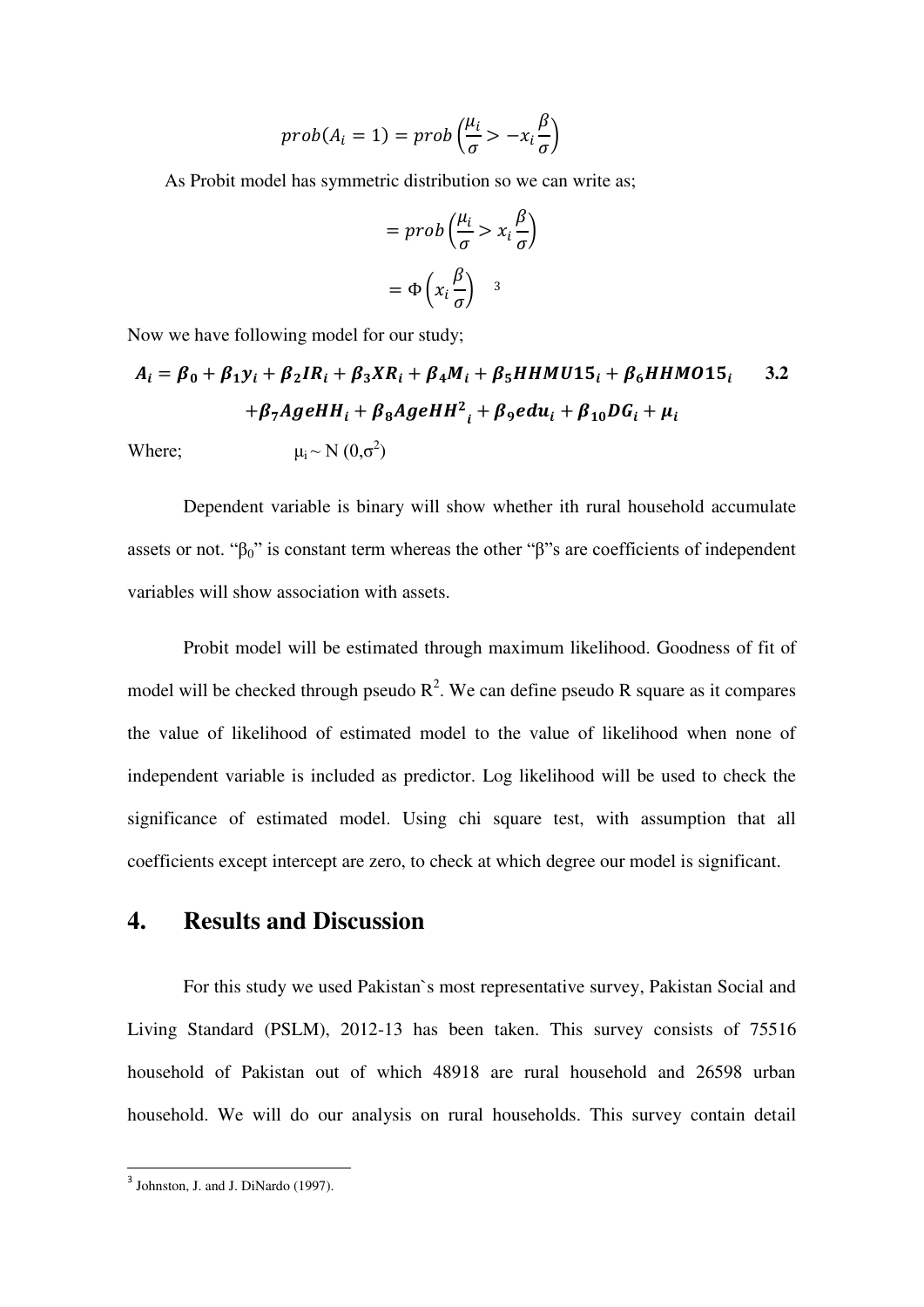information about health, education, assets of household, employment, population welfare and sanitation of water. Data is collected at districts and provisional level. As our focus is differentiated three type of income i.e. labour income, internal remittance and external remittances so find the impact of each type of income. This survey has separate questions for internal remittances receiving and external remittances receiving. It is founded that 3036 rural household receive external remittances, and 5186 receive internal remittances. Labour income, internal remittances and external remittances are measured in PK rupees. For this study those household which receive both type of remittance (internal and external) are counted in external remittance recipient household.

| Variable                    | Obs   | Mean     | Std. Dev. |
|-----------------------------|-------|----------|-----------|
| Gender of Head              | 48918 | .9196819 | .2717878  |
| Age of Head                 | 48918 | 45.27231 | 13.22349  |
| Member Under 15years        | 48918 | 3.021567 | 2.154291  |
| Member Over 15 years        | 48918 | 3.633509 | 1.877635  |
| Male Over 15 years          | 48918 | 1.888732 | 1.219961  |
| <b>Education of Head</b>    | 48918 | 1.257697 | .8709887  |
| <b>Internal Remittances</b> | 48918 | 12075.08 | 52128.95  |
| <b>External Remittances</b> | 48918 | 13666.31 | 70129.75  |
| Labour Income               | 48918 | 171988.9 | 245489.3  |
| <b>Assets Accumulation</b>  | 48918 | .2266037 | .4186383  |

**Table 1: Summary Statistics of Variables** 

Table 1 shows the summary stats of variables we see that annual labour income to rural household is Rs.171988 and if we look at external and internal remittances receive to households (including all household) we got to know that Rs.13666 and Rs.12075 are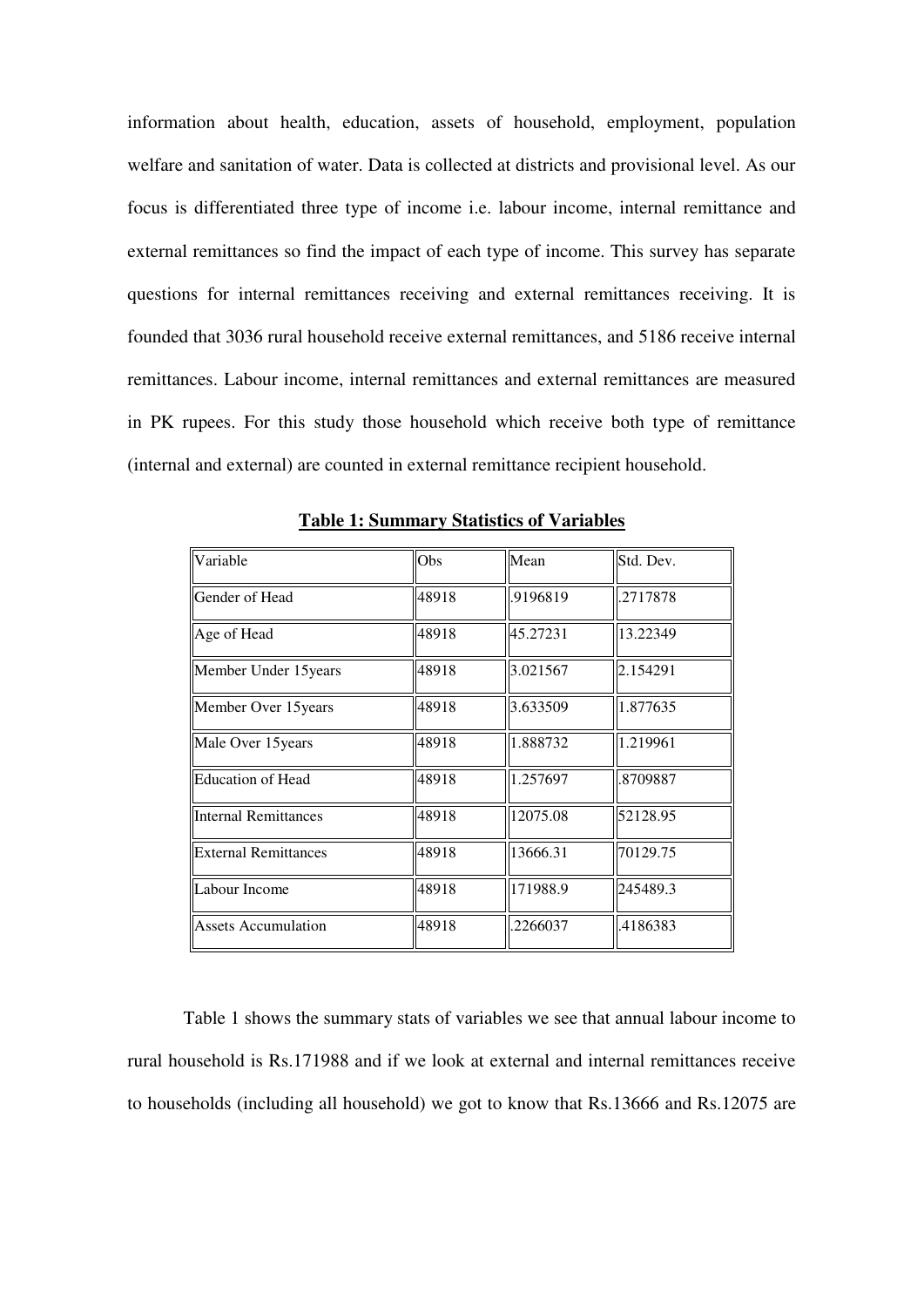external and internal received remittances respectively. Average values of other variables i.e. household characteristics are also given in table below;

Rural households which receive external remittances and accumulate assets in last twelve months 657 which are more than 21 percent of those household which receive remittances. Remaining household shows zero value which means they do not accumulate assets or if they accumulate assets so their assets condition is not better than previous year. Those household which receive internal remittances and accumulate assets in last twelve months are 1112 household which are more than 21 per cent of those household which receive internal remittances. As we are measuring assets as binary variable so those household which response in zero means condition of their assets is worse than last year.

If we look at the education of household head we see that most of households head are illiterate. More than 50 % of female head and almost 50% of male head are illiterate and there are less than 1 per cent of heads which are highly educated. If we calculate education level this through our ranking we see that there are 30% head which are primary educated.<sup>4</sup>

| Gender of person * Education Cross tabulation |        |                              |           |       |       |      |      |      |       |               |
|-----------------------------------------------|--------|------------------------------|-----------|-------|-------|------|------|------|-------|---------------|
|                                               |        |                              | Education |       |       |      |      |      | Total |               |
|                                               |        |                              | 0         |       | 2     | 3    | 4    | 5    | 6     |               |
| Gender<br>of<br>person                        |        | Count                        | 2185      | 1116  | 488   | 91   | 39   | 5    | 5     | 3929          |
|                                               | female | % within Gender<br>of person | 55.6%     | 28.4% | 12.4% | 2.3% | 1.0% | 0.1% | 0.1%  | 100.0<br>$\%$ |
|                                               | Male   | Count                        | 22099     | 14192 | 6958  | 1149 | 429  | 73   | 89    | 44989         |
|                                               |        | % within Gender<br>of person | 49.1%     | 31.5% | 15.5% | 2.6% | 1.0% | 0.2% | 0.2%  | 100.0<br>$\%$ |
|                                               |        | Count                        | 24284     | 15308 | 7446  | 1240 | 468  | 78   | 94    | 48918         |
| Total                                         |        | % within Gender<br>of person | 49.6%     | 31.3% | 15.2% | 2.5% | 1.0% | 0.2% | 0.2%  | 100.0<br>%    |
|                                               |        |                              |           |       |       |      |      |      |       |               |

**Table 2: Cross Tabulation of Education and Gender of Head** 

4 Education is ranked as; 0=illiterate, 1=primary, 2=middle, 3=metric, 4=grade12, 5=grade14, 6=higher education

\*Different diplomas and technical education/diplomas are also considered according to their levels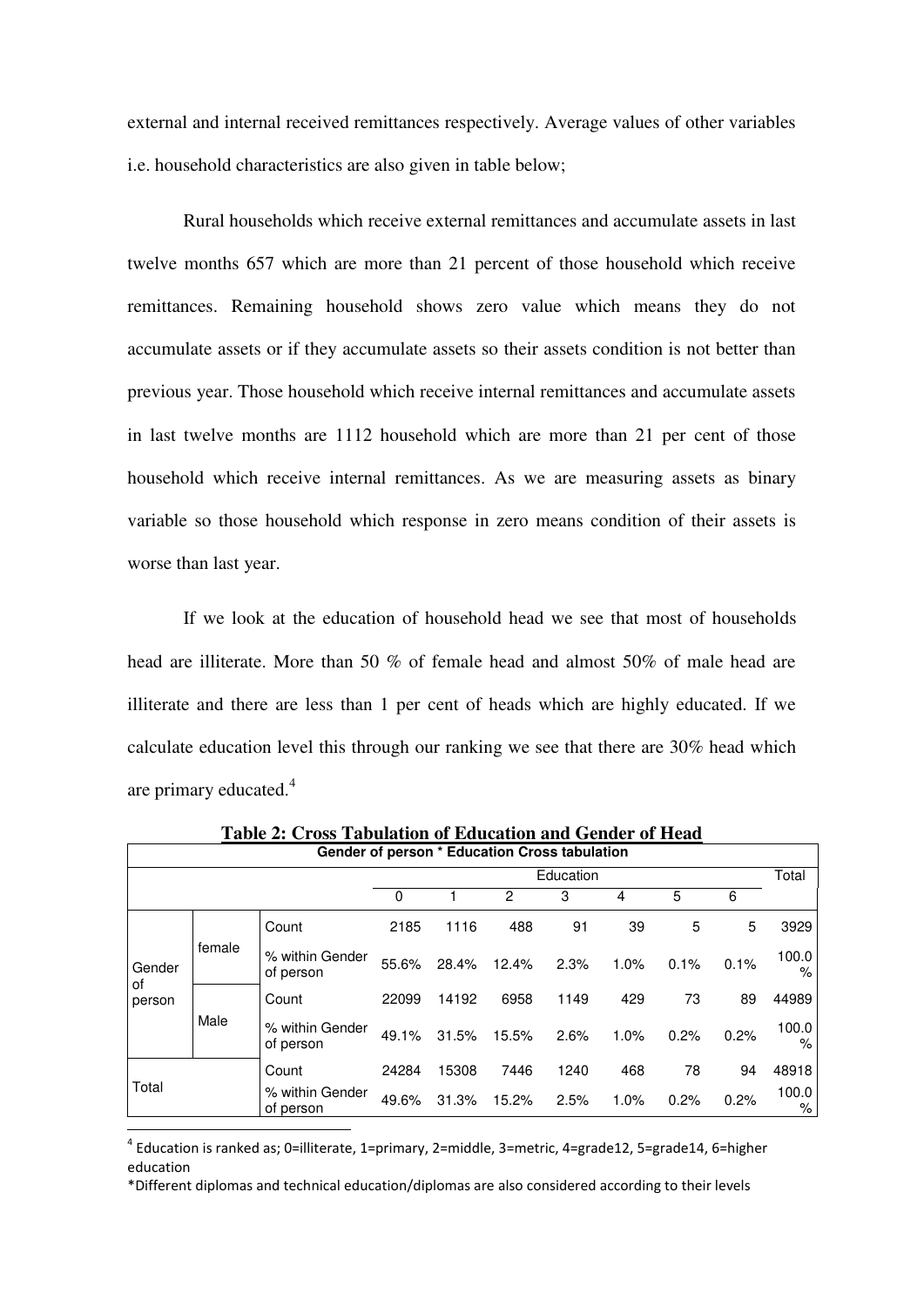After estimating the Probit model for household of Pakistan, now we have estimated the Probit model for effect of Remittances on Rural household of Pakistan using the data set of PSLM (2012-13) by Maximum Likelihood Method. The following table 3 is showing the estimated model;

| <b>Variables</b>                            | <b>Coefficients</b> | z-stat      | <b>Marginal</b><br>coefficients |
|---------------------------------------------|---------------------|-------------|---------------------------------|
| Income                                      | $-1.57E-08$         | $-0.63$     | $-4.68E-09$                     |
| <b>External Remittances</b>                 | 0.000000208         | $2.29**$    | 0.000000062                     |
| <b>Internal Remittances</b>                 | $-0.00000015$       | $-1.08$     | $-4.48E-08$                     |
| Gender of head                              | 0.1913416           | $6.96***$   | 0.0535854                       |
| Age                                         | 0.0136822           | $4.76***$   | 0.004088                        |
| Age <sup>2</sup>                            | $-0.0001079$        | $-3.73***$  | $-0.0000322$                    |
| Education                                   | $-0.0218287$        | $-2.8***$   | $-0.006522$                     |
| Number of males over 15 years               | 0.0180011           | 1.86*       | 0.0053784                       |
| Household member under 15 years             | 0.0230627           | $7.75***$   | 0.0068907                       |
| Household member over 15 years              | 0.0514939           | $8.20***$   | 0.0153855                       |
| Intercept                                   | $-1.577551$         | $-21.85***$ |                                 |
| <b>Diagnostic Test</b>                      |                     |             |                                 |
| Log Likelihood                              | $-25820.941$        |             |                                 |
| $\chi^2_{(11)}$ test for joint significance | 711.49***           |             |                                 |
| Pseudo $R^2$                                | 0.0136              |             |                                 |
| N                                           | 48913               |             |                                 |

**Table 3: Analysis of Remittances on Rural Household of Pakistan** 

Note: \*\*\*  $1\%$ , \*\*  $5\%$  and \*10% level of significance

Pseudo  $R^2$  is used for goodness of fit for estimated model. For significance of estimated equation, Log likelihood Ratio is used, having hypothesis that all coefficients of independent variables except intercept are zero.  $\chi^2$  value indicates significance of estimated model at 5% level.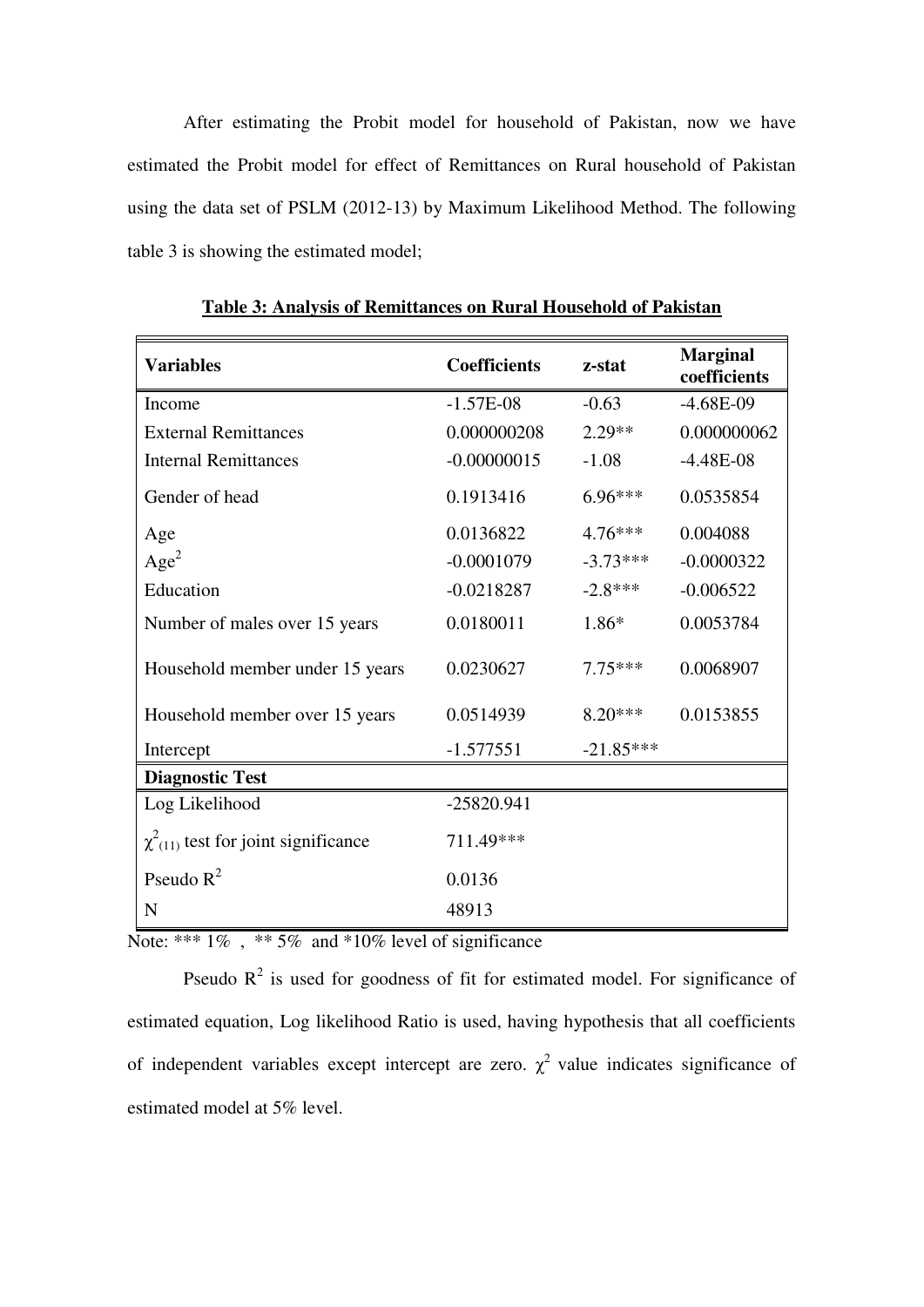Most of the explanatory variables of the model which includes external remittances, gender of household head, age and age square of head education, male over 15 years, member under and over 15 years are found to have significant impact on assets at 10 percent level, whereas insignificance of income and internal remittances indicates no effect on assets.

Signs of coefficients of explanatory variables are according to *a priori expectations* except income of household, internal remittances and education. Household income and internal remittances have negative sign for rural areas which is against *a*  priori expectations but along with this their z-statistics are also insignificant so have no meanings.

External remittances have significantly positive impact on assets that increase in external remittances will increases that probability of assets by 0.0000000620 or increase chances of assets at 0.0000620 percent. Gender of Household head have significant marginal coefficient 0.053585 which means that rural household having the male head will increase the probability of assets by 0.053585 or 5.358 percent chances are there when household have male head so it hold assets.

Age of household head of rural areas have significant positive coefficient. Marginal coefficient of age is 0.004088 that is, probability of assets of household increases 0.004088 or 0.4088% chances there with age of household head to have assets. Age square of head have significantly negative effect on rural household. Marginal coefficient shows that assets will reduce by 0.0000322 probability or 0.00322% chances which is following the life cycle hypothesis theory.

Education in rural areas have significantly negative effect on assets. Marginal coefficient for education is -0.006552 shows that household assets probability is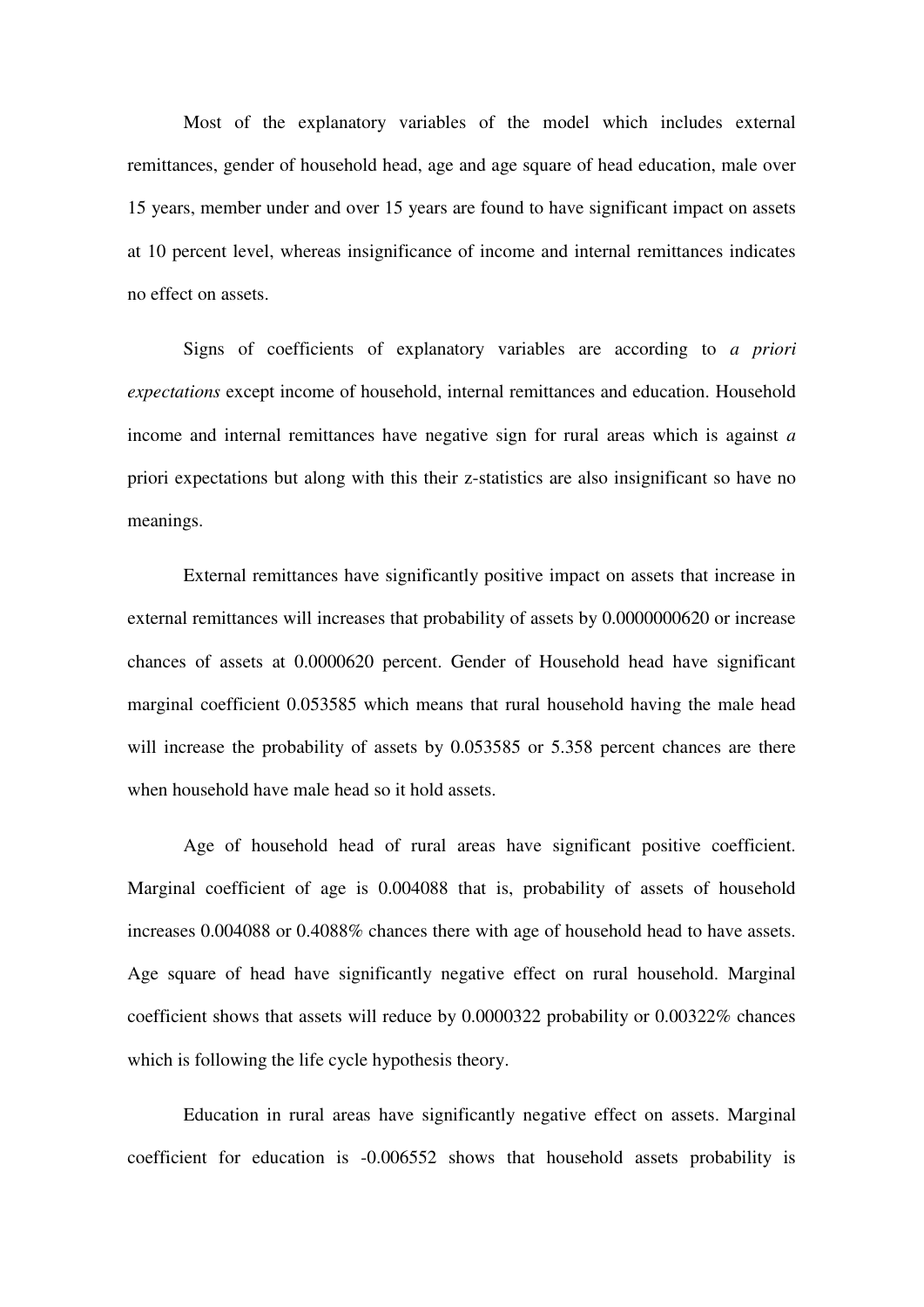decreasing by 0.006552 or there are 0.6552 percent chances that if rural household head have more education its assets holding will be reduced. The reason behind the negative effect of education is that more educated household in rural areas in Pakistan are having different preferences than holding assets. More than 48% of household heads are illiterate and 28 percent are primary so they have value 0 and 1 in this data which is more than 70% observation so the effect of education is almost eliminated.

Male in rural households have significantly positive effect on assets. Marginal coefficient is 0.0053784 that shows if household have male over 15 years of have significantly increase the probability of rural household to hold assets having 0.0053784 probability or 0.53784 percent chance to hold assets. Household having member under and over 15 years have significantly affect the probability of assets by 0.0068907 and 0.0153855 respectively. Or there are 0.689% and 1.538% increase in chances to effect the assets by member of household under and over fifteen years of age respectively. Dorantes and Pozo (2014) found positive effect of children, and size of household. Adam and Cuecuecha (2013) found positive effect on consumer durables and negative effect on housing and secondary education have positive effect on investing in housing. Age of head, education and children have positive effect on assets accumulation (Schmidt and Sevak, 2006)

# **5. Conclusions**

Rural household had external remittance income as significant for assets accumulation because they treat external remittances as transitory income which help them to secure themselves from future insecurity. Household characteristic impact is different on rural household of Pakistan in accumulation of assets. Rural Household's assets accumulation is significantly affected by external remittances. Internal remittances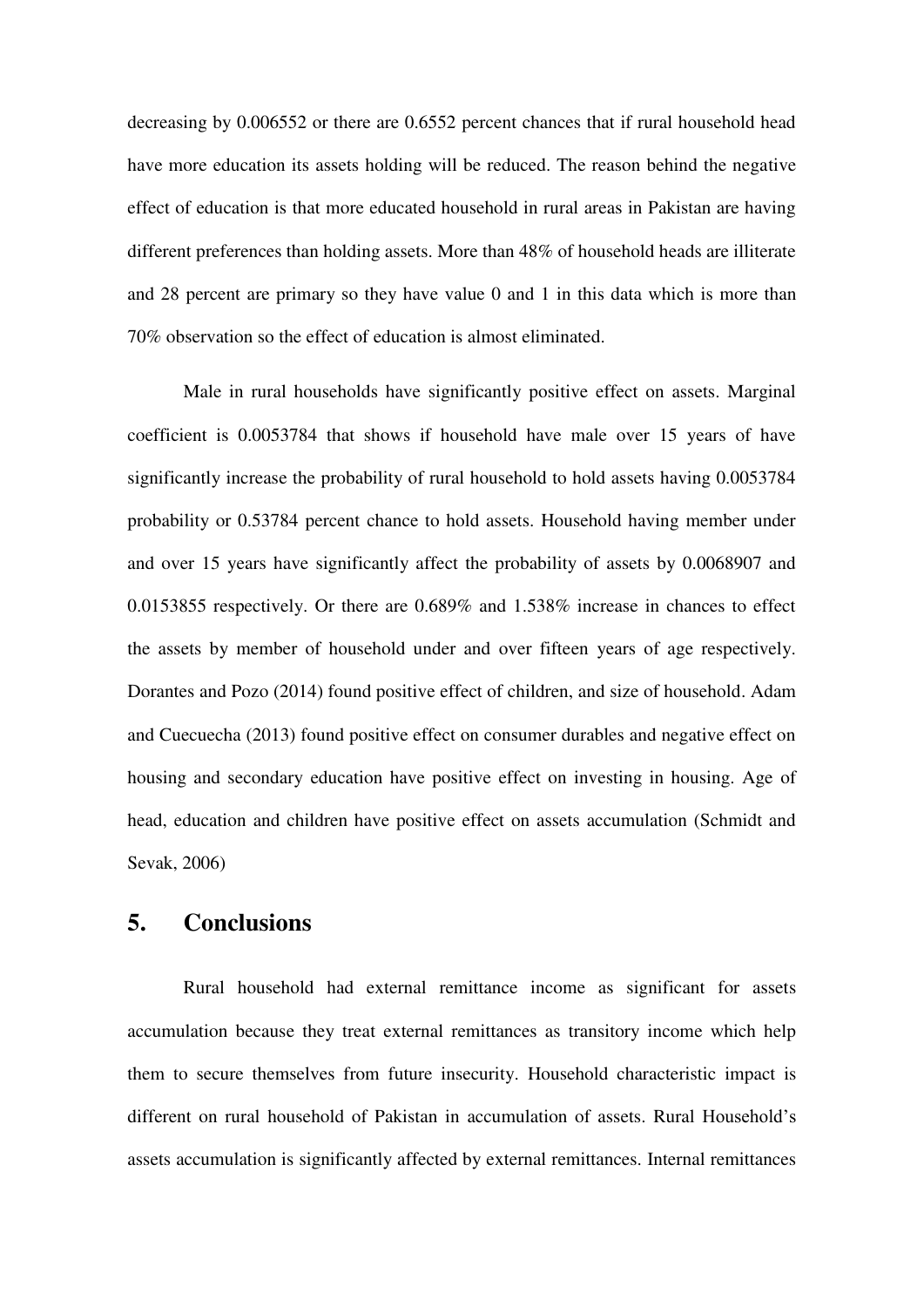also have positive impact on holding of assets but that effects is not significant. Other household characteristics like income, gender of head, age of head and dependence on household are significant. Importance of external remittances could not be ignore for household of Pakistan which stand  $7<sup>th</sup>$  in world in respect of receiving remittances. Receiving of remittances from international migrants help rural household to accumulate assets for their future. Some other characteristics of household play significant role in assets accumulation. Rural household are more vulnerable to risks and uncertain situations so they take external remittances as transitory income and invest more in assets than other two types of income sources. Other two types of income i.e. labour income and internal remittances are mostly consume in day to day transactions. We can conclude that remittances especially the external remittances are having significant importance for rural household of Pakistan.

# **References**

Adams, R. H. (1996). "Remittances, inequality and asset accumulation: the case of rural Pakistan." *IFPRI-4, D. O'Connor: [149-170.](http://ebrary.ifpri.org/cdm/search/collection/p15738coll5/searchterm/149-170)* 

Adams Jr, R. H. (1998). Remittances, investment, and rural asset accumulation in Pakistan. *Economic Development and Cultural Change, 47(1), 155-173.* 

Adams, R. H. and A. Cuecuecha (2010). "Remittances, household expenditure and investment in Guatemala." *World Development 38(11): 1626-1641.* 

Adams, R. H. and A. Cuecuecha (2013). "The impact of remittances on investment and poverty in Ghana." *World Development 50: 24-40.* 

Amuedo-Dorantes, C. and S. Pozo (2014). "Remittance income uncertainty and assets accumulation." *IZA Journal of labor and development. 3:3.*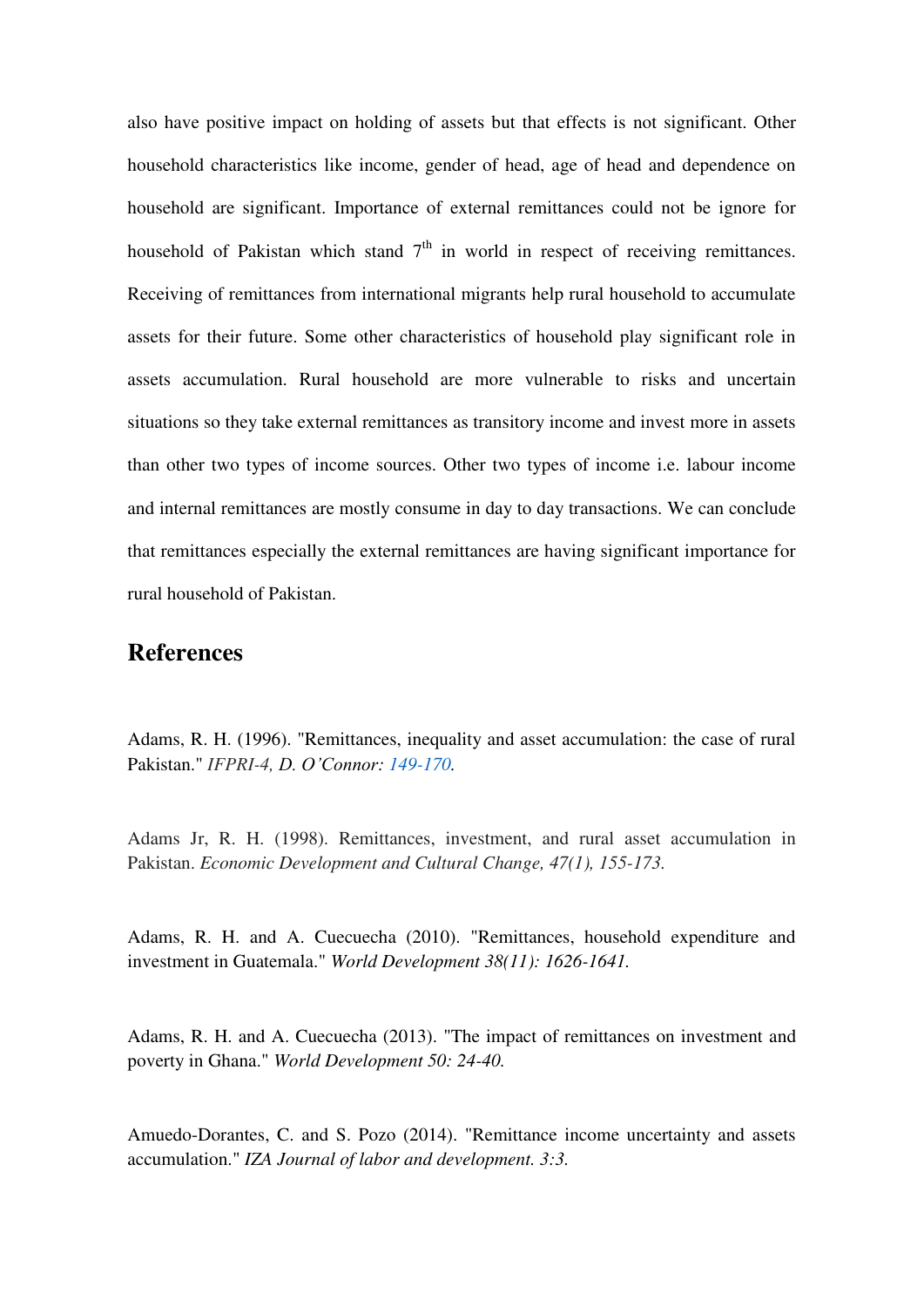Awan, M. S., et al. (2015). "Migration, Remittances, and Household Welfare: Evidence from Pakistan." *The Lahore Journal of Economics Volume 20 (1): 47–69* 

Bliss, C. I. (1934). The method of probits. *Science, 79(2037), 38-39.* 

Bogan, V. L. (2014). "Household Asset Allocation, Offspring Education, and the Sandwich Generation." *Offspring Education, and the Sandwich Generation (October 10, 2014).* 

Chiteji, N. S. and F. P. Stafford (1999). "Portfolio choices of parents and their children as young adults: Asset accumulation by African-American families." *American Economic Review: 377-380*.

Fisher, R. A. (1922). On the mathematical foundations of theoretical statistics. *Philosophical Transactions of the Royal Society of London. Series A, Containing Papers of a Mathematical or Physical Character*, *222*, 309-368.

Gilani, I., et al. (1981). Labour Migration from Pakistan to the Middle East and Its Impact on the Domestic Economy. Part 1. *Pakistan Institute of Development Economics, Islamabad. (Research Report Series 126.).* 

Gilani, I., et al. (1982). "Labour migration from Pakistan to the Middle East and its impact on the domestic economy: part III (sample design & field-work)." *Working Papers & Research Reports: RR No. 128.* 

Government of Pakistan, Federal Bureau of Statistics: *Pakistan Social and Living Standards Measurement Survey (PSLM) 2012–13. Islamabad* 2015.

James, T. (1980). Asset Accumulation and Economic Activity, Chicago,*The University of Chicago Press.* 

Johnston, J. and J. DiNardo (1997). Econometric methods, Cambridge Univ Press.